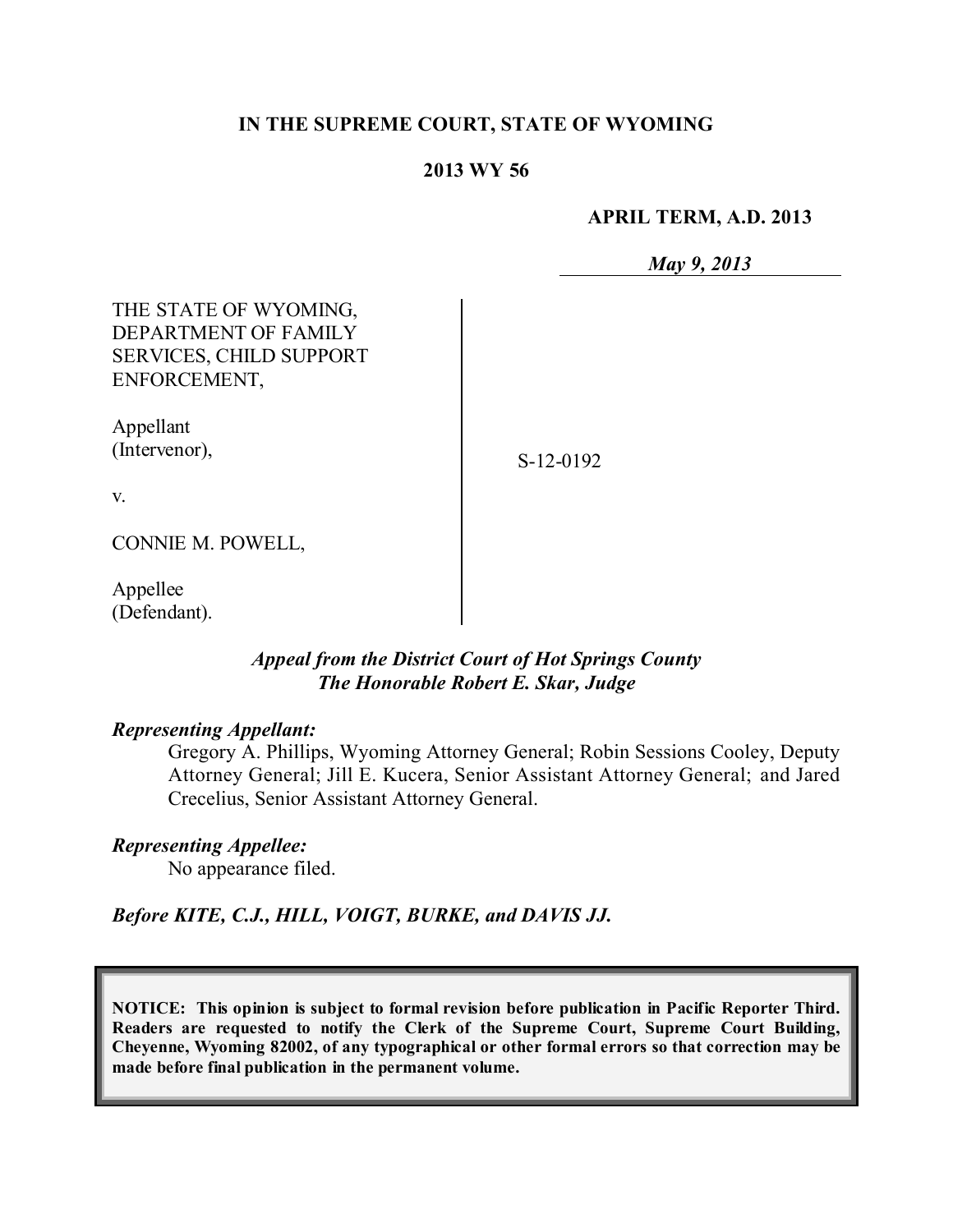### **HILL,** Justice.

[¶1] In 2009, the Wyoming Department of Family Services (Department) filed an action to enforce a 2003 order requiring Connie Powell to pay child support and certain related expenses. Instead of enforcing the 2003 order, the district court set aside the 2003 order, ordered that the child support obligation be recalculated, and directed that the revised child support obligation be applied retroactive to 1999, the date the children's father obtained custody of the children. The Department appeals, contending that the district court abused its discretion in setting aside the 2003 order. We hold that the district court was without jurisdiction to modify the 2003 child support order and remand for entry of an order consistent with our direction herein.

### **ISSUE**

[¶2] The Department presents the following issue on appeal:

In 2012, the district court ordered a retroactive recalculation of child support against Connie Powell, the non-custodial mother. The district court also set aside a 2003 judgment entered against Ms. Powell for child support arrears and medical and travel expenses even though neither the mother nor the father filed a motion or petition requesting modification of child support or relief from the judgment. Did the district court abuse its discretion by retroactively modifying the child support order and setting aside the judgment without a proper petition or motion from a party requesting such relief?

## **FACTS**

[¶3] Charles Ferree (Father) and Connie Powell (Mother) divorced in 1990. Mother and Father had two children as issue of the marriage, CF and WF, and originally entered into a Property Settlement and Custody Agreement that gave Mother primary custody of the children and established Father's child support obligation. In 1991, Mother and Father stipulated to a modification of their agreement, which provided that each parent would have custody of one child and neither would pay child support. The agreement was approved by a May 16, 1991 Order Modifying Decree of Divorce.

[¶4] In 1998, Mother and Father stipulated to transfer the case from the First Judicial District to the Fifth Judicial District, Hot Springs County, since Mother lived out of state and Father lived in Hot Springs County. In 1999, Mother and Father again stipulated to a modification of their divorce decree, this time agreeing that Father would have primary custody of both children, Mother would be responsible for half the children's medical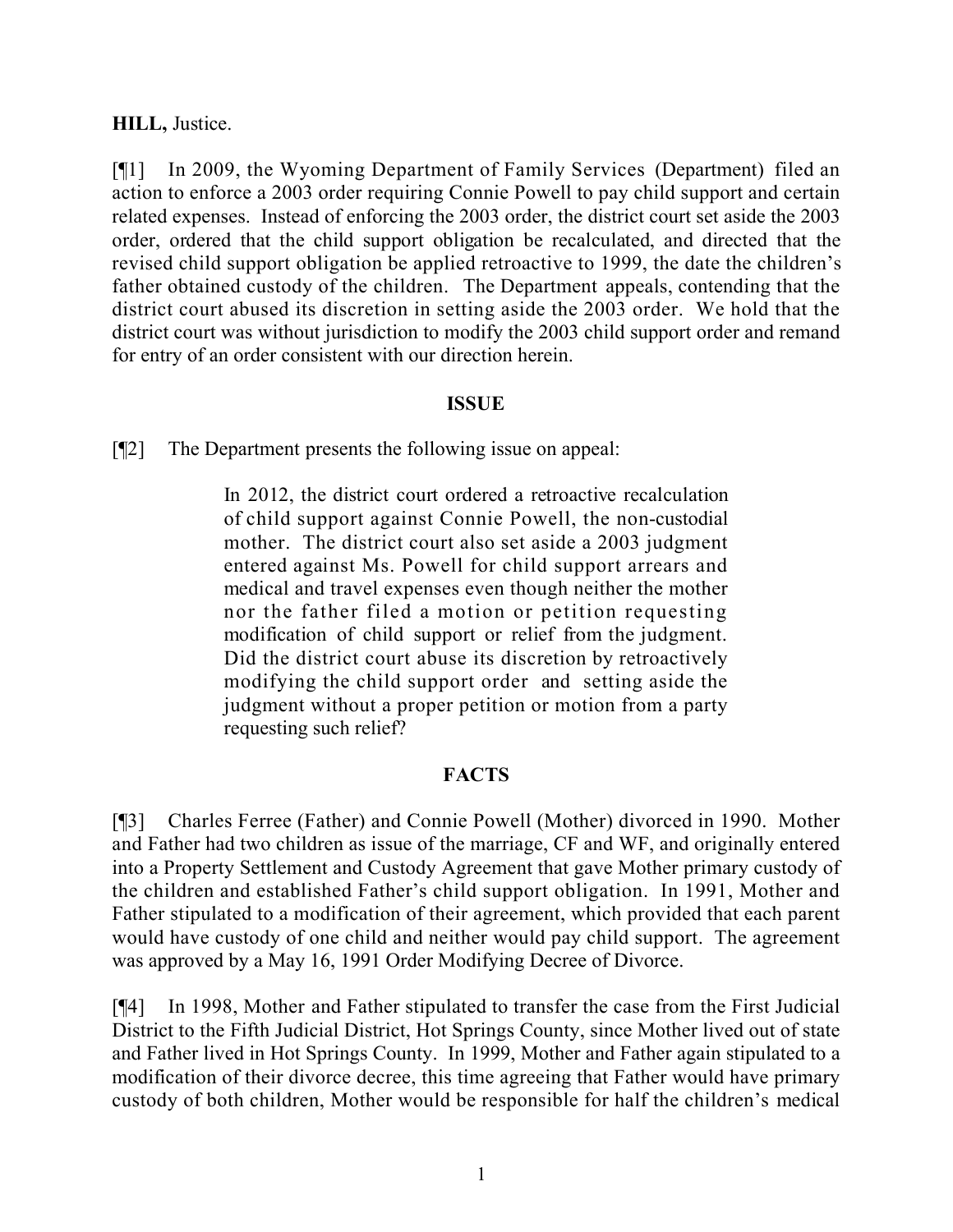expenses not covered by insurance and half of the travel expenses for the children's visits with Mother, and Mother would have no responsibility to pay child support. In August 1999, the district court entered an order approving the stipulated modification except the terms governing child support. Regarding child support, the court ruled that the parties' stipulation was contrary to law, and it ordered:

> Plaintiff and Defendant shall submit financial affidavits to the Court within twenty (20) days of this Order, along with any further stipulations as to child support. If child support is not resolved within thirty (30) days, the parties shall request a hearing before the Court.

[¶5] Neither Mother nor Father filed financial affidavits or requested a hearing on the child support as ordered, and the case remained inactive until May 2003, when Father filed a Motion for Order to Appear and Show Cause. Through that motion, Father alleged that Mother had made no payments toward her half of the children's expenses or any child support payments since entry of the 1999 order. Father requested that the district court order Mother to pay her half of the children's expenses and that:

> The Court order the Defendant to supply copies of tax returns from 1999 to present and a financial affidavit to determine whether or not the Defendant is capable of working to support the minor children and determine child support for both children either at the statutory minimum or pursuant to Wyoming Statutes, and make said payments retroactive from the Court's Order of August 23, 1999.

[¶6] Following a hearing on June 30, 2003, the district court entered an Order on Medical and Child Support, dated August 4, 2003. The court made findings concerning medical and travel-related expenses and granted Father the sum of \$21,027.85 "for arrearages for child support, medical care, and transportation costs of the minor children as of June 30, 2003." Concerning child support, the order stated, in part:

> 7. An Order was issued by this Court changing primary custody of the minor child, [WF], which order was signed and filed on August 23, 1999, which ordered the parties to submit appropriate wage affidavits for determination of proper child support.

> > 8. Proper affidavits were not submitted.

9. Pursuant to the Order to Appear and Show Cause signed by this Court on May 23, 2003, the Defendant and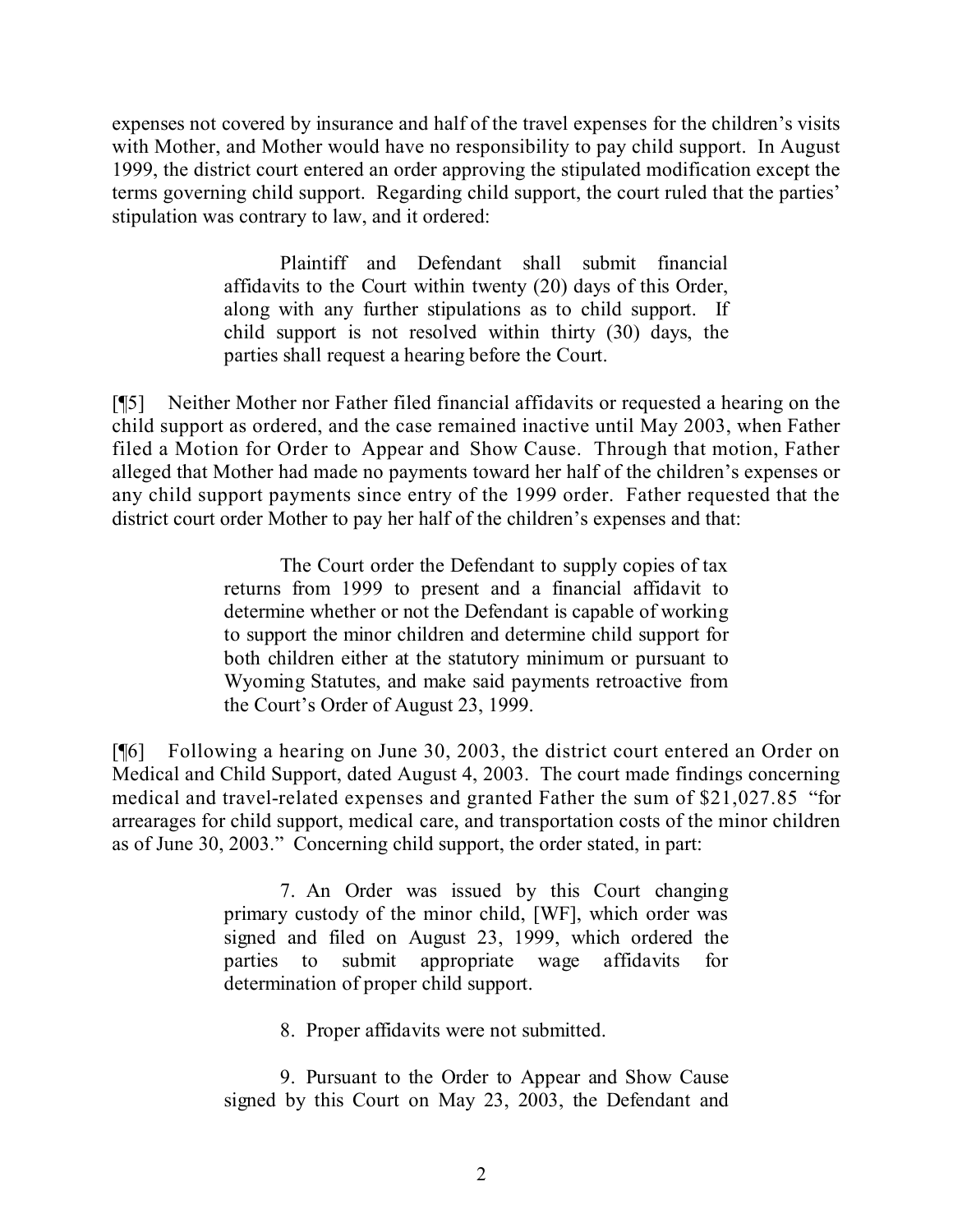Plaintiff supplied income affidavits and copies of pay stubs. Based upon the pay stub submitted by the Defendant, she currently has an average net income of \$1,693.29 per month.

10. Based upon pay stubs submitted by the Plaintiff, he currently has an average net monthly income of \$3,600.93.

11. Based upon the child support guidelines for two children, the current total amount of support due for the support of the child[ren] would be \$1,218.78.

12. Since Plaintiff, as father, has primary custody of the child[ren], the percentage of support owed by the mother is \$389.81 per month.

13. Said support should be set retroactive to the date of custody granted by this Court on August 23, 1999, resulting in a total arrearage of \$17,931.26 in child support arrearage through and including June 30, 2003. The next regularly scheduled payment due by the Defendant to the Plaintiff for child support is July 23, 2003, and child support payments are due on the 23rd of each month thereafter.

[¶7] Mother did not appeal this order, and the case again remained inactive until December 2003. On December 1, 2003, Mother filed a Petition for Modification of Order requesting that she be awarded primary custody of the parties' daughter, WF. Father responded to Mother's motion on February 10, 2004, by filing a Motion to Modify Visitation, requesting that Mother be permitted only supervised visitation with the children, and a Motion for Order to Appear and Show Cause, alleging Mother had failed to comply with the August 2003 child support order.

[¶8] The district court held a hearing on the motions on March 4, 2004. This hearing was not reported, and the court did not enter a written order following the hearing. On March 9, 2004, Father's attorney submitted a letter to the court, apparently seeking clarification and guidance regarding what occurred during the March 4th hearing. The letter from Father's attorney stated that during the hearing the court denied Mother's custody motion and Father withdrew his visitation motion, and stated as follows concerning child support:

> The Court made a ruling regarding the Show Cause that despite the Defendant having testified that she has never paid any support for the minor children, that the Plaintiff had unclean hands due to his failure to file a financial affidavit.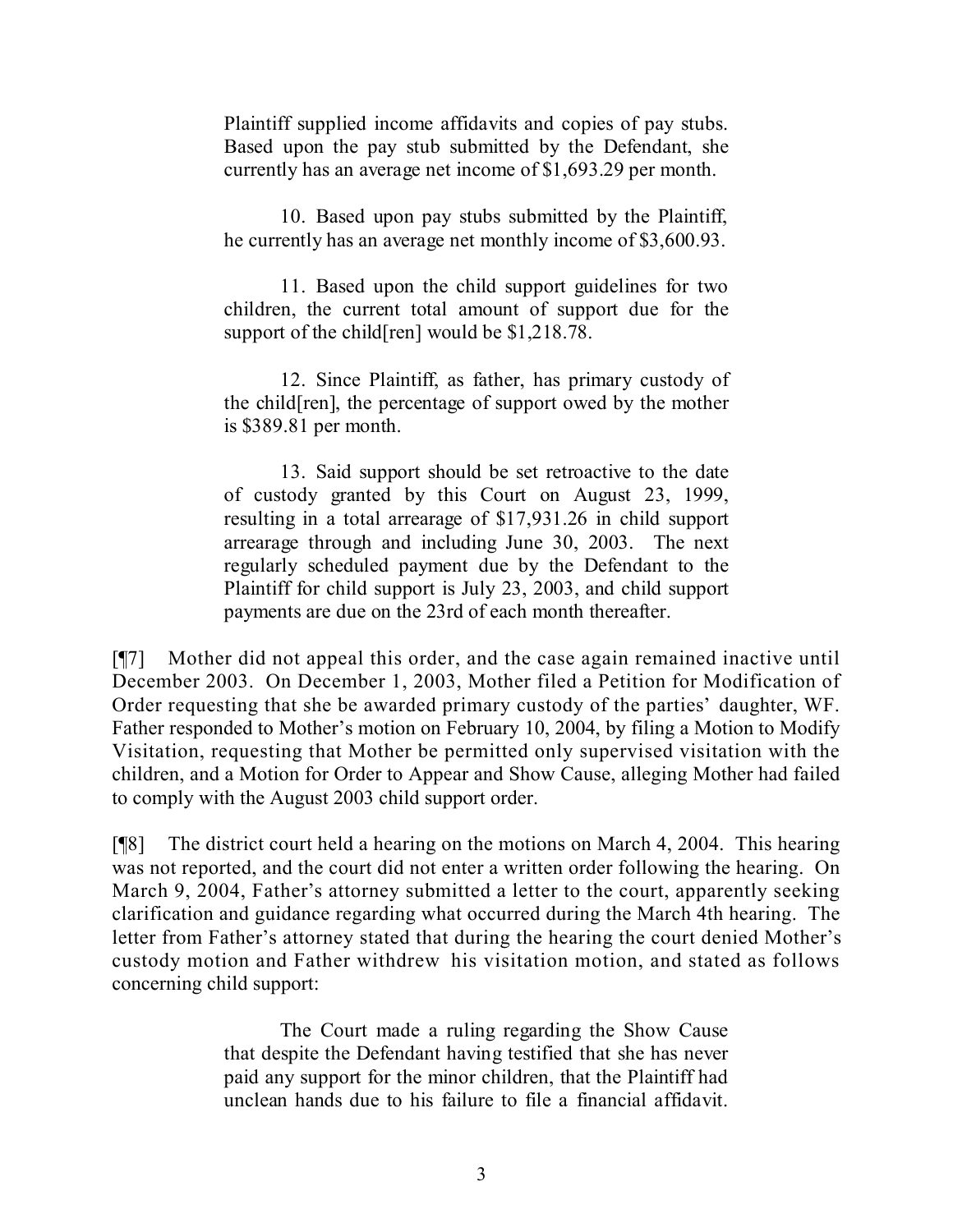The Court stated there was no financial affidavit in the Court file. Upon making an investigation after Court, it was found both Plaintiff and Defendant had financial affidavits on file with the Court, but they had been placed in a separate, sealed envelope, marked "Confidential Financial Information".

. . . .

Please notify the parties if the Order simply needs to be amended or whether or not the old Order needs to be put into effect and we need to request a rehearing on the matter. … If no direction is given by the Court, the Defendant will file for a rehearing in 10 days.

[¶9] The record contains no indication that either party requested a new hearing following this correspondence, and the district court did not enter an order subsequent to the letter. The case again remained inactive until 2009. On October 14, 2009, the Department filed an Affidavit and Motion for Order to Show Cause and for Judgment of Contempt against Mother based on Mother's alleged failure to pay child support and related expenses. On March 31, 2010, the court issued an Order Denying Contempt and Requiring Information to be Submitted to the Court. In so ordering, the court found that Mother's failure to pay child support was not willful but was instead a result of confusion over the court's order following the March 2004 hearing. The court thus ordered that the parties or their attorneys submit "all relevant notes or other documents from the March 4, 2004 hearing to provide the court a basis for a written order from said hearing."<sup>1</sup>

[¶10] On September 2, 2010, the Department filed a Motion for Order from March 4, 2004 Hearing. Through its motion, the Department informed the district court that no information was submitted in response to the court's order requiring the submission of information, and it requested that the court set a hearing to determine the content of the March 4, 2004 order.

[¶11] On March 14, 2012, Mother filed a Request for Entry of Order on Hearing Held March 4, 2004. Mother attached to her request an affidavit from the attorney who represented her in the March 4, 2004 hearing. That attorney attested as follows:

> To the best of my knowledge and belief, at that hearing, because of plaintiff having "unclean hands" for failure to file financial records, the Court order dated August 4, 2003 was withdrawn and Plaintiff, by and through his attorney …, was instructed to file a new motion if so desired.

 $\overline{a}$ 

 $1$  Between the March 4, 2004 hearing and the Department's 2009 contempt motion, the district court judge who presided over the March 2004 hearing retired and a new district court judge was appointed.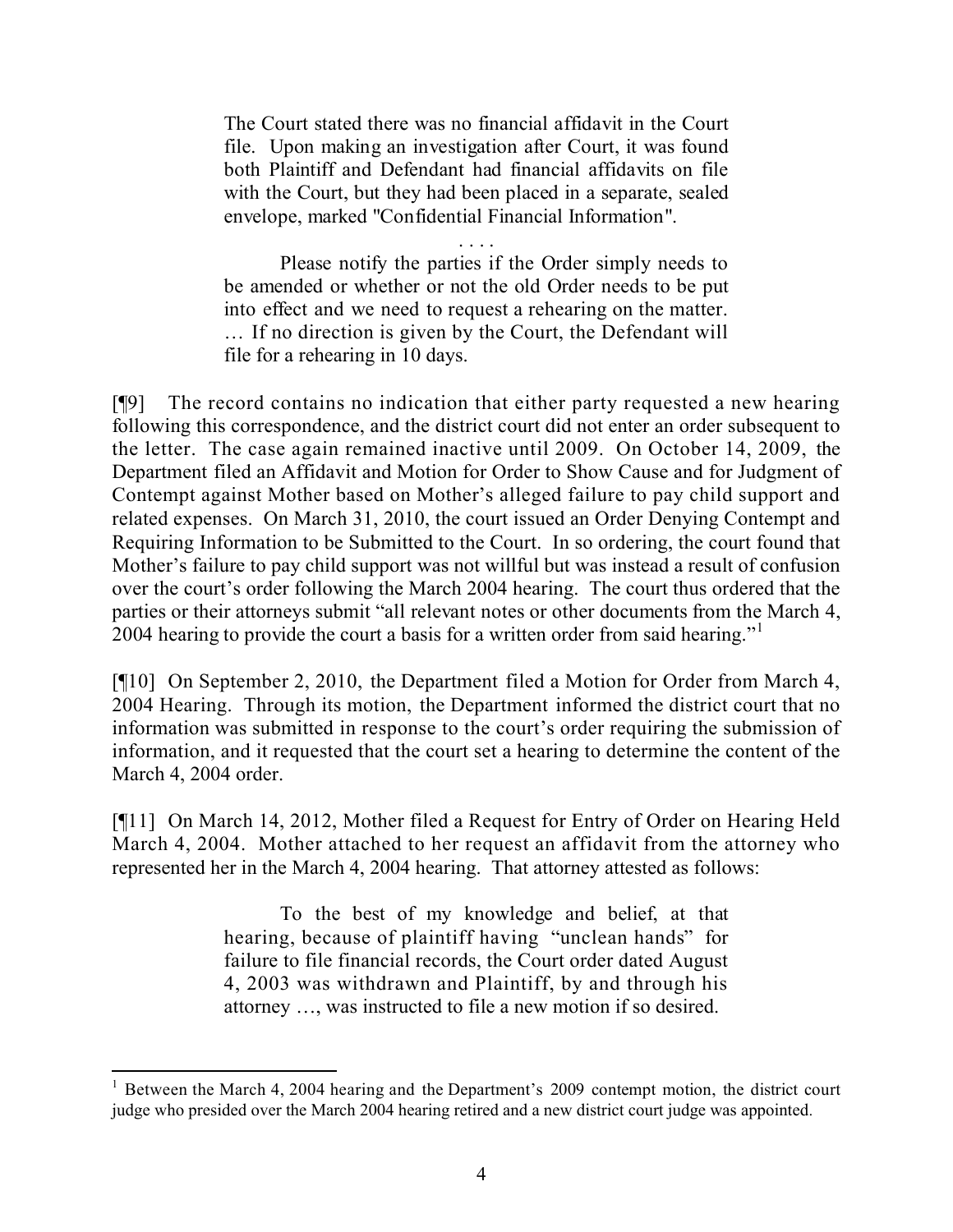[¶12] On May 21, 2012, the district court held a hearing on the Department's motion. During that hearing, the court indicated that from the record, it was unable to resolve what occurred during the March 2004 hearing and it was thus willing to take testimony on the question. The only testimony offered was from Mother, who testified that she could not recall how the issue of child support was raised during the March 2004 hearing. She further testified:

> He did rule at the time that he was modifying or dismissing the previous 2003 court order because it was stated that Mr. Ferree had unclean hands by not submitting his financial affidavit, and that if he wished to pursue further child support, that they would need to file a new motion with the Court, and at the time I was told that the order was dismissed.

[¶13] On June 29, 2012, the district court issued an Order Setting Aside August 4, 2003 Judgment and Child Support Obligation. The court found and ordered as follows:

> 1. The order from August 4, 2003 is set aside, including the child support provisions, arrears provisions, and the judgments for child support arrears, medical arrears and travel expenses.

> 2. Child support shall be re-calculated and shall be retroactive to the date the father obtained custody of the children. The calculation shall be based on the incomes of the parties and the statutory guidelines in effect during 2004.

> 3. The recalculation will not include travel or medical expenses since the August 4, 2003 order does not clearly explain how those expenses were calculated for judgment purposes. Charles Ferree may petition the court for said travel and medical expenses that were included in the August 4, 2003 judgment if he chooses.

[¶14] The Department timely filed a notice of appeal. Father did not participate in the 2012 proceedings or in this appeal. Mother did not participate in the appeal to this Court.

## **STANDARD OF REVIEW**

[¶15] A district court's decision to modify a divorce decree is reviewed for an abuse of discretion. *Rocha v. Rocha*, 925 P.2d 231, 233 (Wyo. 1996). "Judicial discretion is a composite of many things, among which are conclusions drawn from objective criteria; it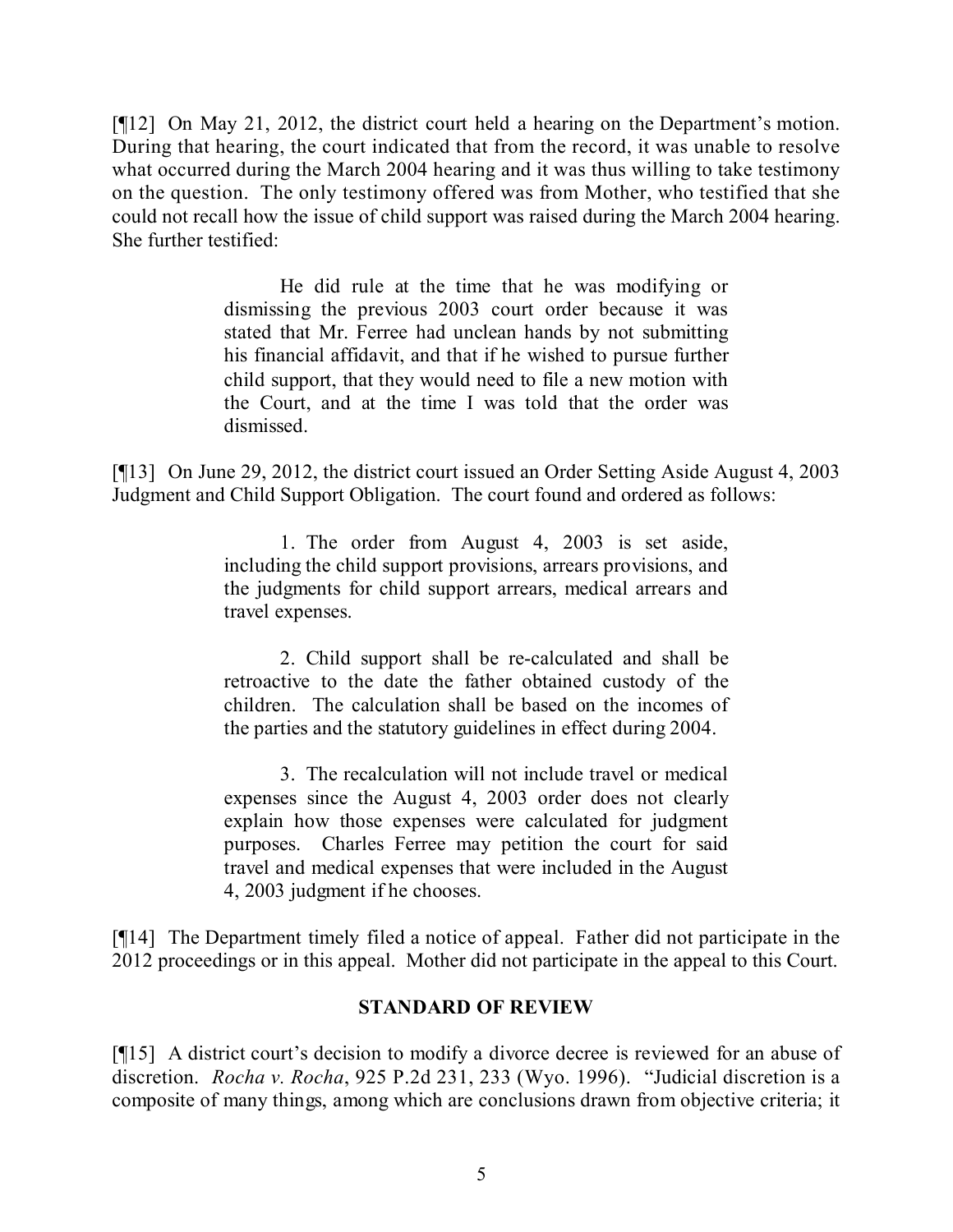means exercising sound judgment with regard to what is right under the circumstances and without doing so arbitrarily and capriciously." *Hanson v. Belveal*, 2012 WY 98, ¶ 4, 280 P.3d 1186, 1192 (Wyo. 2012) (quoting *Selvey v. Selvey*, 2004 WY 166, ¶ 15, 102 P.3d 210, 214 (Wyo. 2004)). An abuse of discretion occurs when a court's decision exceeds the bounds of reason or constitutes an error of law. *Rocha*, 925 P.2d at 233 (citing *Cranston v. Cranston*, 879 P.2d 345, 348 (Wyo. 1994)).

[¶16] Because a court has jurisdiction to modify a divorce decree only as provided by statute, this appeal also presents jurisdictional issues, which are questions of law that this Court reviews *de novo*. *Hall v. Park County*, 2010 WY 124, ¶ 3, 238 P.3d 580, 581 (Wyo. 2010); *Thomas v. Thomas*, 983 P.2d 717, 719 (Wyo. 1999).

## **DISCUSSION**

[¶17] In our view, the first question that must be addressed in this appeal is whether the district court had statutory authority to enter its order vacating the 2003 child support order and to enter a new order retroactive to 1999. We must conclude that the court did not have such authority.

[¶18] This Court has, on a number of occasions, addressed a district court's authority to modify a divorce decree and the statutory limitations on that authority. We have held:

> Generally, courts have "only that authority to act which is conferred by the subject statute." *Bush v. State*, 2003 WY 156, ¶ 9, 79 P.3d 1178, 1183 (Wyo. 2003) (quoting *Merkison v. State*, 996 P.2d 1138, 1141 (Wyo. 2000)). It is well settled that divorce is purely a statutory process, with courts having no authority in such proceedings other than that provided by statute. *Urbach v. Urbach*, 52 Wyo. 207, 73 P.2d 953, 956 (1937); 24 Am.Jur.2d *Divorce and Separation* § 7 (2008). This limitation extends to the court's power to modify a divorce decree. *Aragon v. Aragon*, 2005 WY 5, ¶ 10, 104 P.3d 756, 759-60 (Wyo. 2005); *Smith v. Smith*, 895 P.2d 37, 41 (Wyo. 1995); CSP v. DDC, 842 P.2d 528, 531 (Wyo. 1992); 24 Am.Jur.2d *Divorce and Separation* § 369 (2008).

*Weiss v. Weiss*, 2009 WY 124, ¶ 13, 217 P.3d 408, 411-12 (Wyo. 2009); *see also Hanson*, 17, 280 P.3d at 1192-93.

[¶19] The statute governing modification of a child support order provides, in relevant part:

(a) Any party, or the department of family services in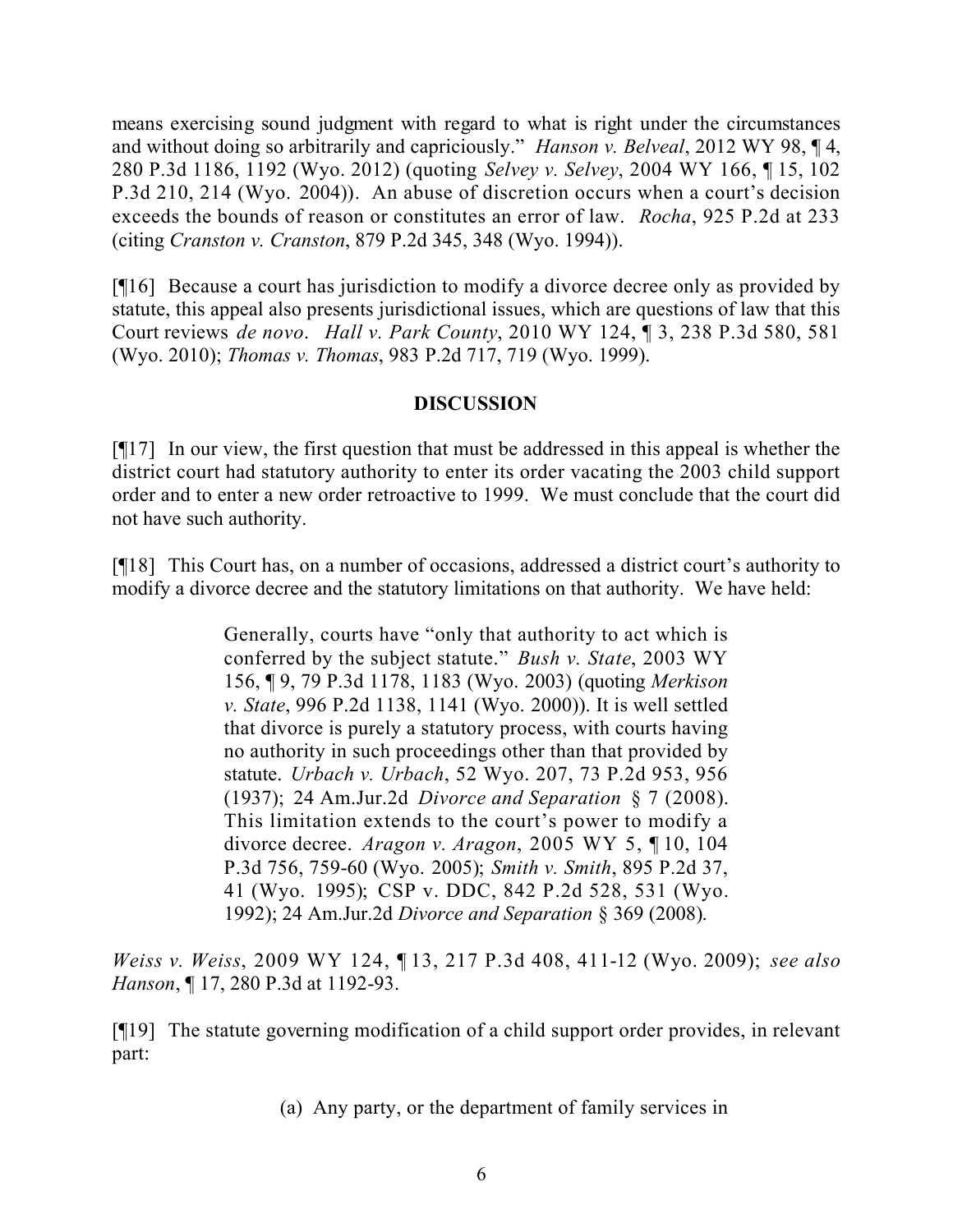the case of child support orders being enforced by the department, may petition for a review and adjustment of any child support order that was entered more than six (6) months prior to the petition or which has not been adjusted within six (6) months from the date of filing of the petition for review and adjustment. The petition shall allege that, in applying the presumptive child support established by this article, the support amount will change by twenty percent (20%) or more per month from the amount of the existing order. The court shall require the parents to complete a verified financial statement on forms approved by the Wyoming supreme court, and shall apply the presumptive child support set out in this article in conducting the review and adjustment. If, upon applying the presumptive child support to the circumstances of the parents or child at the time of the review, the court finds that the support amount would change by twenty percent (20%) or more per month from the amount of the existing order, the court shall consider there to be a change of circumstances sufficient to justify the modification of the support order. The provisions of this section do not preclude a party or assignee from bringing an action for modification of a support order, based upon a substantial change of circumstances, at any time. Every three (3) years, upon the request of either parent or, if there is a current assignment of support rights in effect, upon the request of the department, the court, with respect to a support order being enforced under this article and taking into account the best interests of the child involved, shall review and, if appropriate, adjust the order in accordance with the guidelines established pursuant to this article. Any adjustment under the three (3) year cycle shall be made without a requirement for a showing of a change in circumstances. …

(c) In addition to the petition authorized under subsection (a) of this section, the court on its own motion, or the department without petitioning the court, may increase monthly child support payments to include amounts for arrearages or may decrease the monthly child support payment in cases of emergencies or if the arrearages are paid. Any action by the department to increase monthly child support payments under this subsection shall allow the obligor a reasonable opportunity to contest the action in

. . . .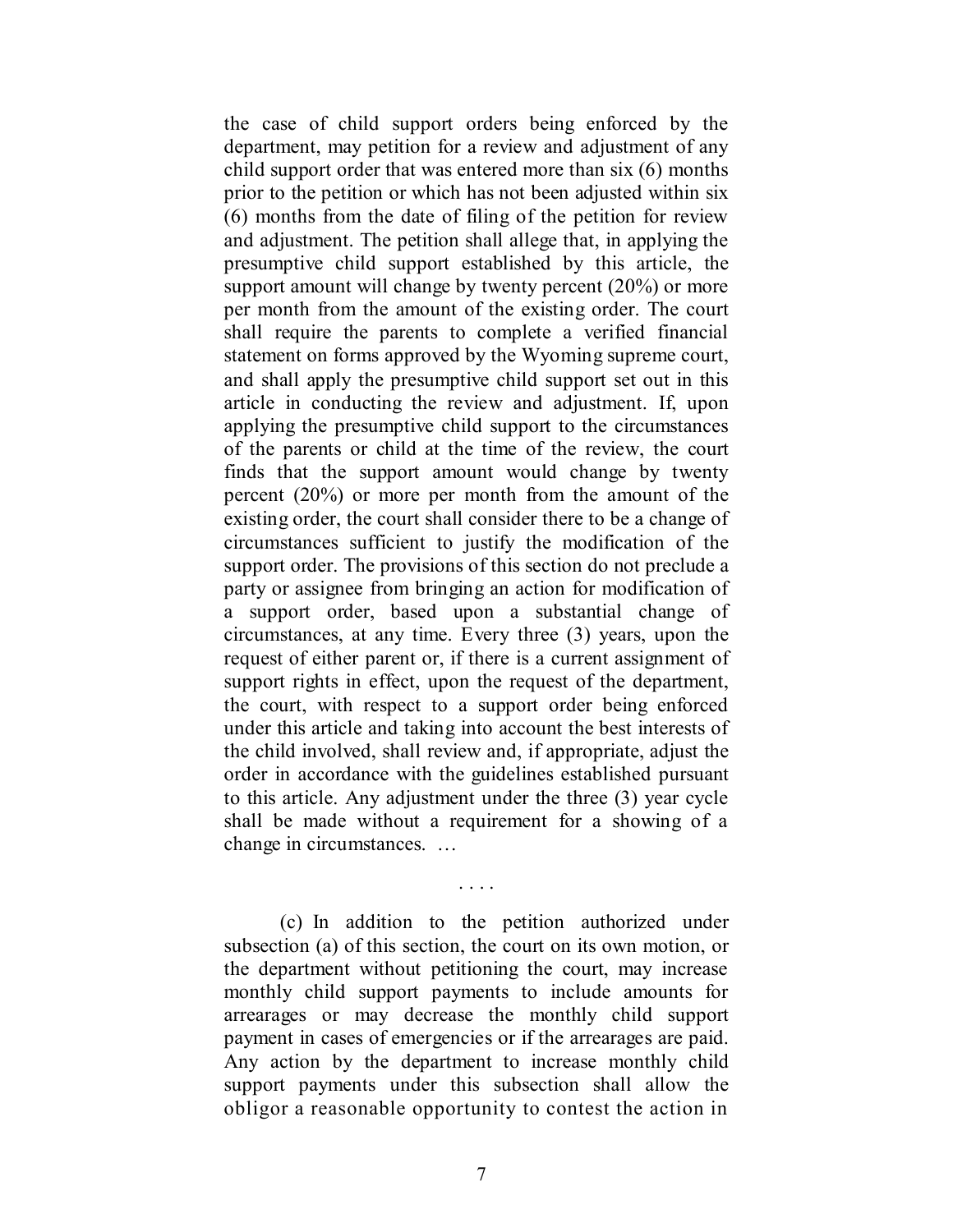accordance with the Wyoming Administrative Procedure Act and rules and regulations adopted by the department.

(d) An order for child support is not subject to retroactive modification except:

(i) Upon agreement of the parties; or

(ii) The order may be modified with respect to any period during which a petition for modification is pending, but only from the date notice of that petition was served upon the obligee as provided by the Wyoming Rules of Civil Procedure, if the obligor or the department is the petitioner, or to the obligor, if the obligee or the department is the petitioner.

Wyo. Stat. Ann. § 20-2-311 (LexisNexis 2011).

[¶20] The district court was not presented with any of the above-quoted circumstances that would statutorily authorize it to modify the 2003 child support order. None of the parties, Mother, Father, or the Department, moved for a modification of the child support order, and the circumstances were not as described in  $\S 20-2-311(c)$ , such that the court could act on its own motion to modify. *See also Connors v. Connors*, 769 P.2d 336, 348- 49 (Wyo. 1989) (recognizing petition to modify child support as a statutory prerequisite to court's jurisdiction to act). Similarly, the court was not statutorily authorized to make its modifications retroactive. No petition to modify was pending, and the record contains no agreement of the parties to a retroactive modification. *See also Thomas*, 983 P.2d at 720 (holding that by statute child support order may not be modified retroactively beyond the date of petition to modify unless parties agree to modification).

[¶21] Because the district court did not have before it a petition to modify the August 2003 child support order, or a statutory circumstance authorizing the court to act on its own motion, the court was without jurisdiction to modify the child support order. Moreover, our holding is not affected by the fact that the court was attempting to give effect to the 2004 proceedings.

[¶22] The record is of course entirely unclear as to what occurred during the March 2004 hearing. What is clear, however, is that Mother did not appeal the August 2003 child support order, she did not file a W.R.C.P. 60 motion seeking relief from the child support order, and she did not file a petition to modify the child support order. Whatever may have occurred during the unreported March 2004 hearing, the court had before it only Father's contempt and visitation motions and Mother's custody motion. We thus conclude that to the extent the court in 2004 intended to order that the 2003 child support order be modified or vacated and for such modification to be applied retroactively, the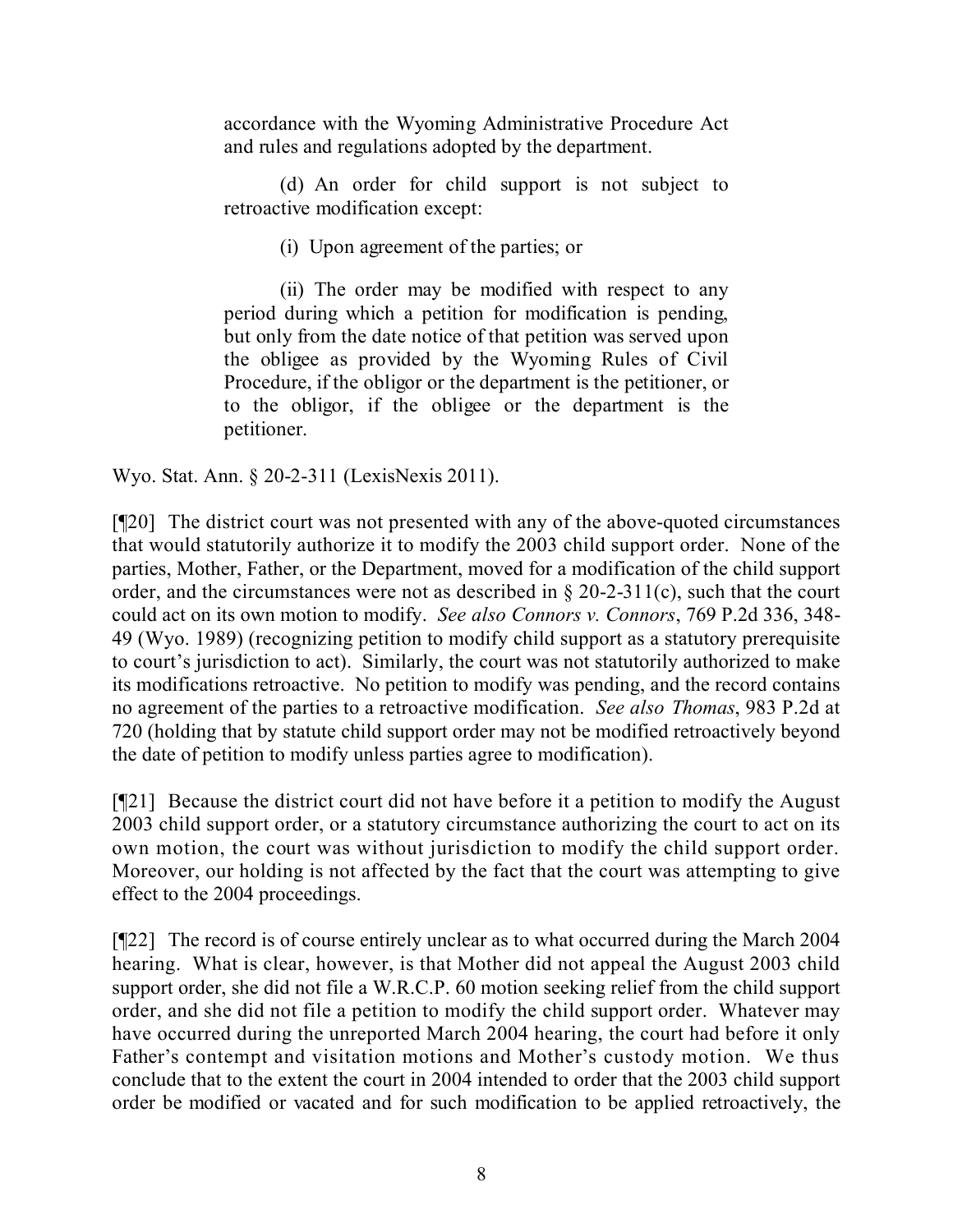court was without jurisdiction to enter such an order and the order was void. *See Weiss*, ¶ 14, 217 P.3d at 412 (holding district court without jurisdiction to modify order where no petition to modify had been filed, dismissing appeal, and remanding for entry of an order vacating modification order).

[¶23] This Court has recognized that the limitations on a court's jurisdiction to modify a divorce decree serve important policy goals in the finality and predictability of judgments. *See Hanson*, ¶ 18, 280 P.3d at 1193; *Smith v. Smith*, 895 P.2d 37 at 41 (Wyo. 1995). We have also observed the policy served by not allowing retroactive modifications of child support orders:

> Furthermore, allowing retrospective modifications of divorce decrees may encourage default. A party might decide to stop payment and allow arrearages to accrue to a substantial amount, with the hope and anticipation that the court will cancel the accrued payments owed to the receiving party. We prefer a rule which encourages a party to seek modification of a divorce decree at the moment his financial situation changes. In the present case, appellant chose to simply stop making the required payments. We will not sanction this type of self-help by allowing retrospective modification of the decree.

*Parry v. Parry*, 766 P.2d 1168, 1170 (Wyo. 1989).

[¶24] While we recognize that the district court was attempting to craft an order to correct an incomplete record, we conclude that the court exceeded its statutory authority. Mother has taken no steps to legally modify the 2003 child support order, and the order therefore stands and is subject to enforcement.

## **CONCLUSION**

[¶25] The district court was without jurisdiction to modify the August 2003 child support order where no petition to modify had been filed. We therefore dismiss the appeal and remand to the district court for entry of an order vacating the Order Setting Aside August 4, 2003 Judgment and Child Support Obligation filed on June 29, 2012.

[¶26] The procedural history of this case does not reflect well on the judicial system and there are multiple reasons why. However, one fundamental problem is the lack of a record. The district court and the parties expended time, effort and resources in the 2004 hearing and, apparently, a decision was made. No court reporter recorded the proceedings or the decision. Whether that was because of the historically outdated \$45.00 appearance fee required by statute for the reporter, who is a State employee, to